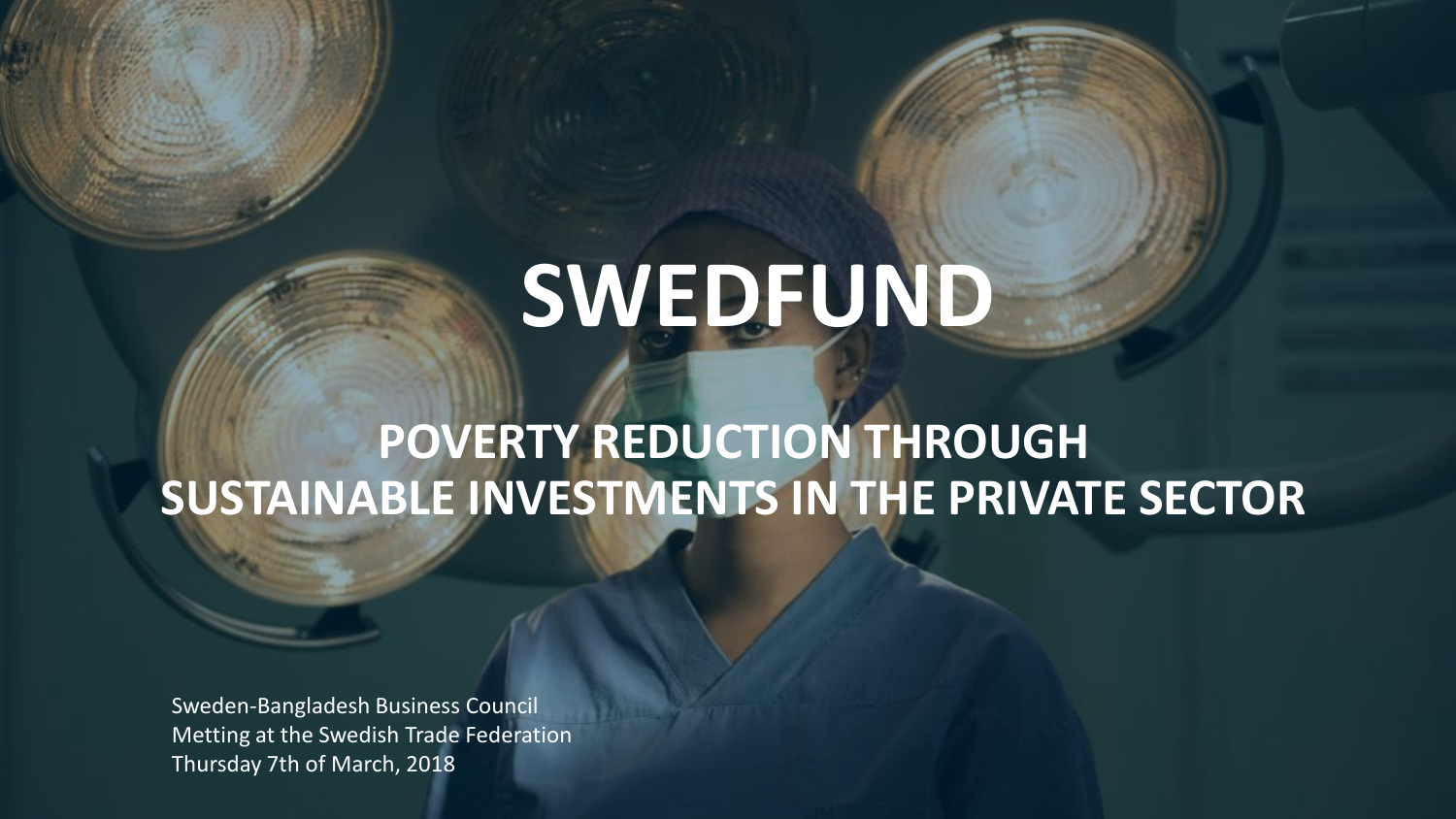# Swedfund's pillars

#### **Impact on society CO Sustainability Financial viability**

- **Job creation**
- **Tax**
- **Capacity building**
- **Environment/climate**
- **Employment terms**
- **Good governance and anti-corruption**
- **Growth**
- **Profitability**
- **Return on equity**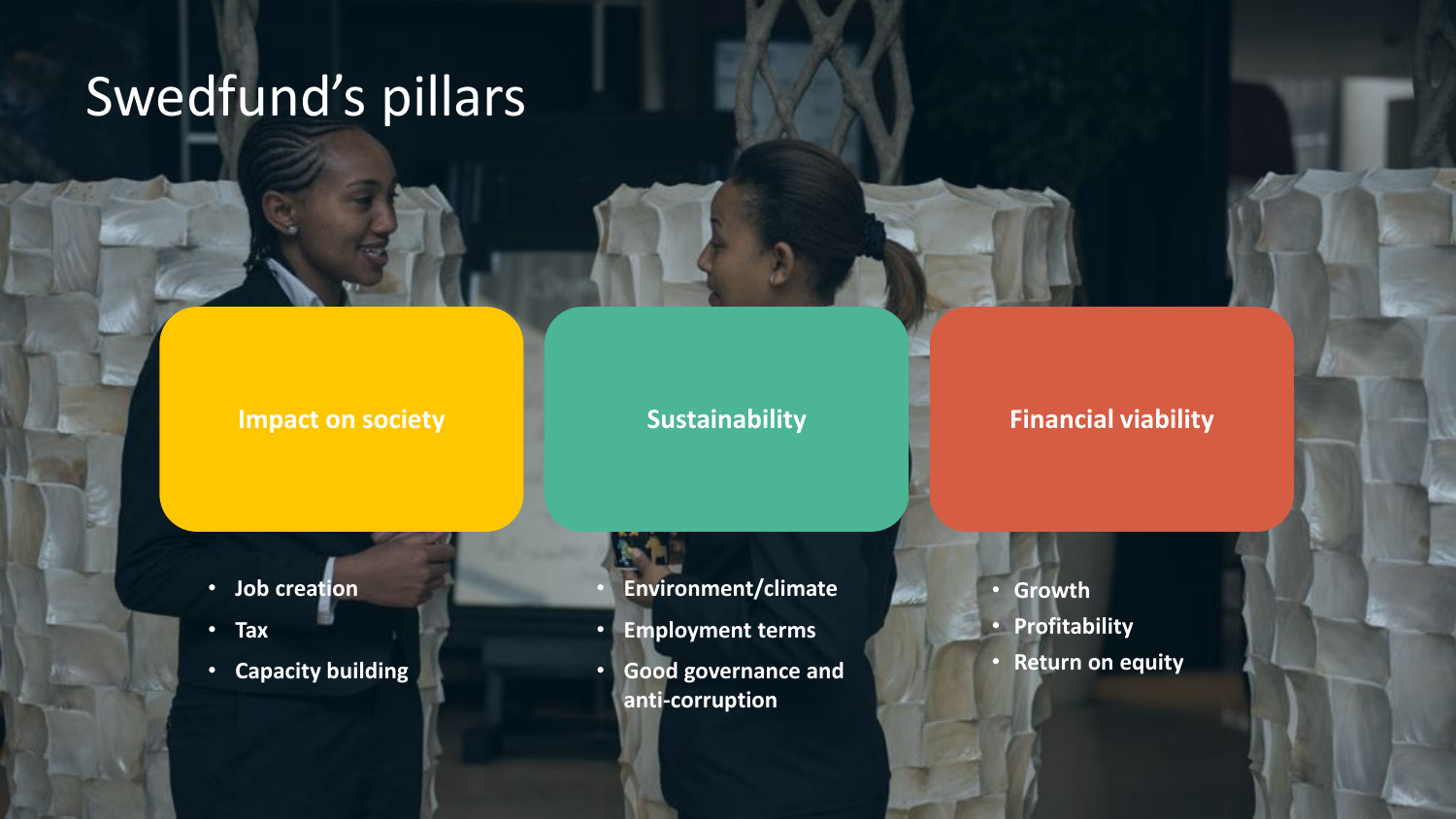#### Risk capital

#### **Offer**

- Swedfund invests together with **strategic partners** with the required knowledge and adequate availability of finance
- **Geography**: Lower income and lower middle income countries according to the OECD DAClist
- **Sectors**: Manufacturing and services, Financial institutions, Energy infrastructure, and Health-care
- **Instruments**:
	- $\checkmark$  Equity Always minority stake
	- $\checkmark$  Debt Normal tenor 5-7 years
- **Ticket size** between MUSD 3-15



Poverty reduction through sustainable investments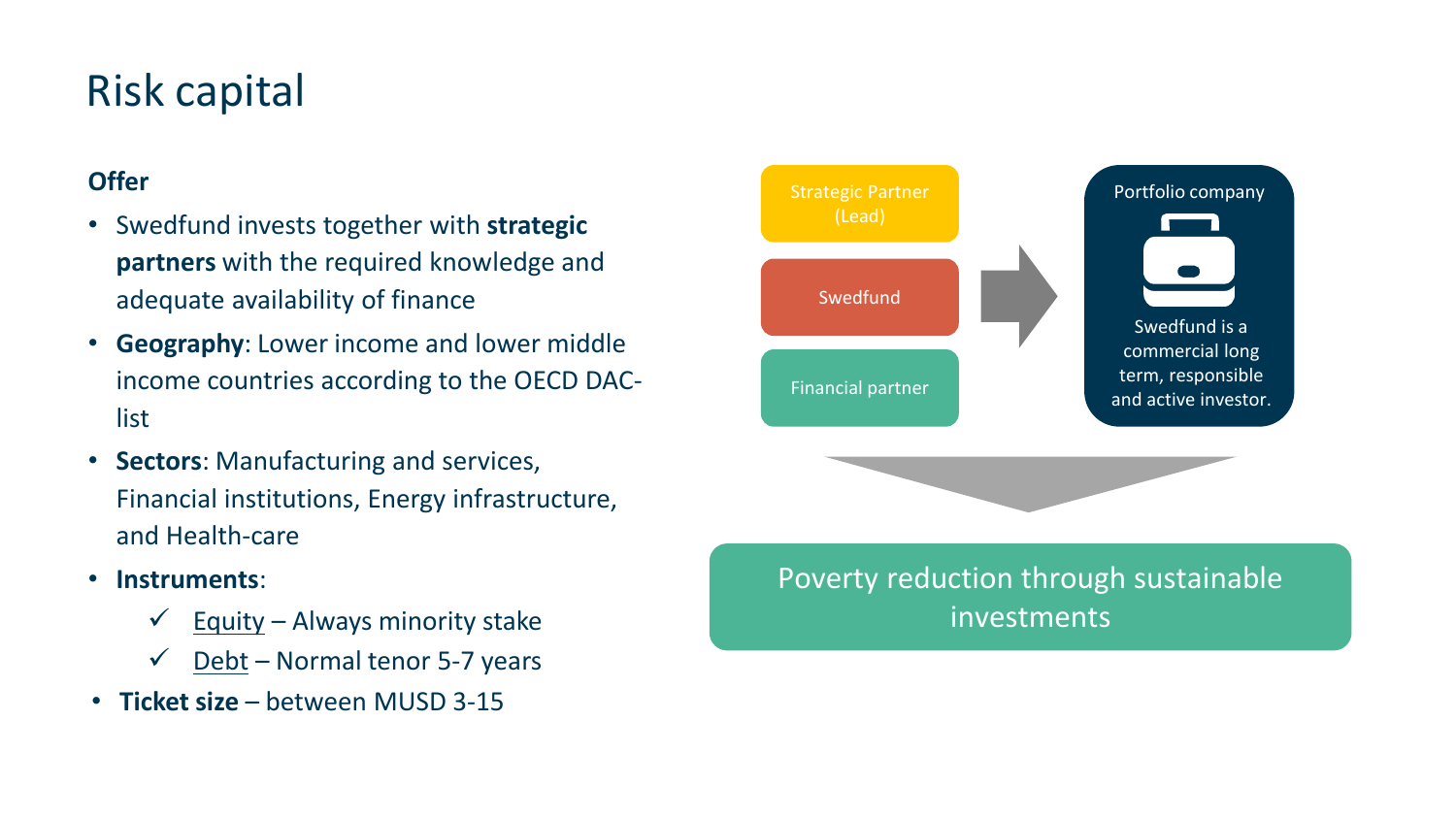#### Swedfund Project Accelerator

- **Instrument**: Co-financing of feasibility studies in countries on the OECD DAC-list
- **Purpose**: To support the development of sustainable projects and investments by strengthening the capacity of the project owners
- **Why is this relevant**
	- More projects generated that are bankable and can be implemented
	- $\checkmark$  Increase relevance of Swedish exporting companies in the bidding and evaluation process
- **When is the instrument relevant…**
	- $\checkmark$  For projects that are of high priority for the beneficiary (the project owner)
	- $\checkmark$  For projects that have relevance to Swedish know-how and experience

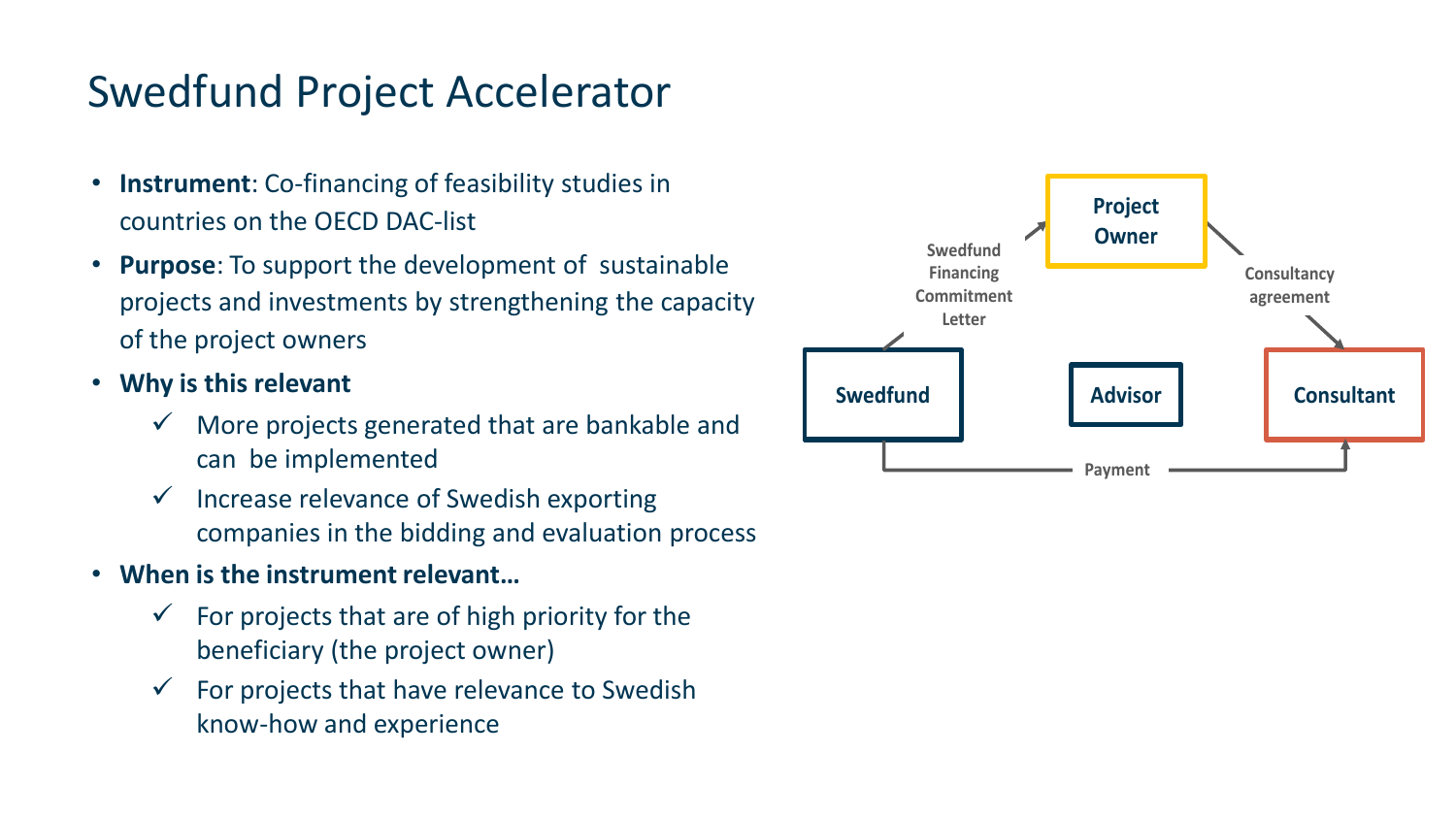### Swedpartnership - financial support to SMEs

- **Overall objective**: "*The aim is to support the establishment of sustainable, profitable and productive small and medium sized companies in the countries where Swedfund operates*" (the Swedish Government, December 2008)
- **The instrument**:
	- $\checkmark$  Swedish SME-companies' investments, risk-taking, know-how, technology, business-culture, experience etc.
	- $\checkmark$  Financial support
- **Swedfund's role**: We add our experience and know-how from almost 40 years of financing of investments and projects on developing and emerging markets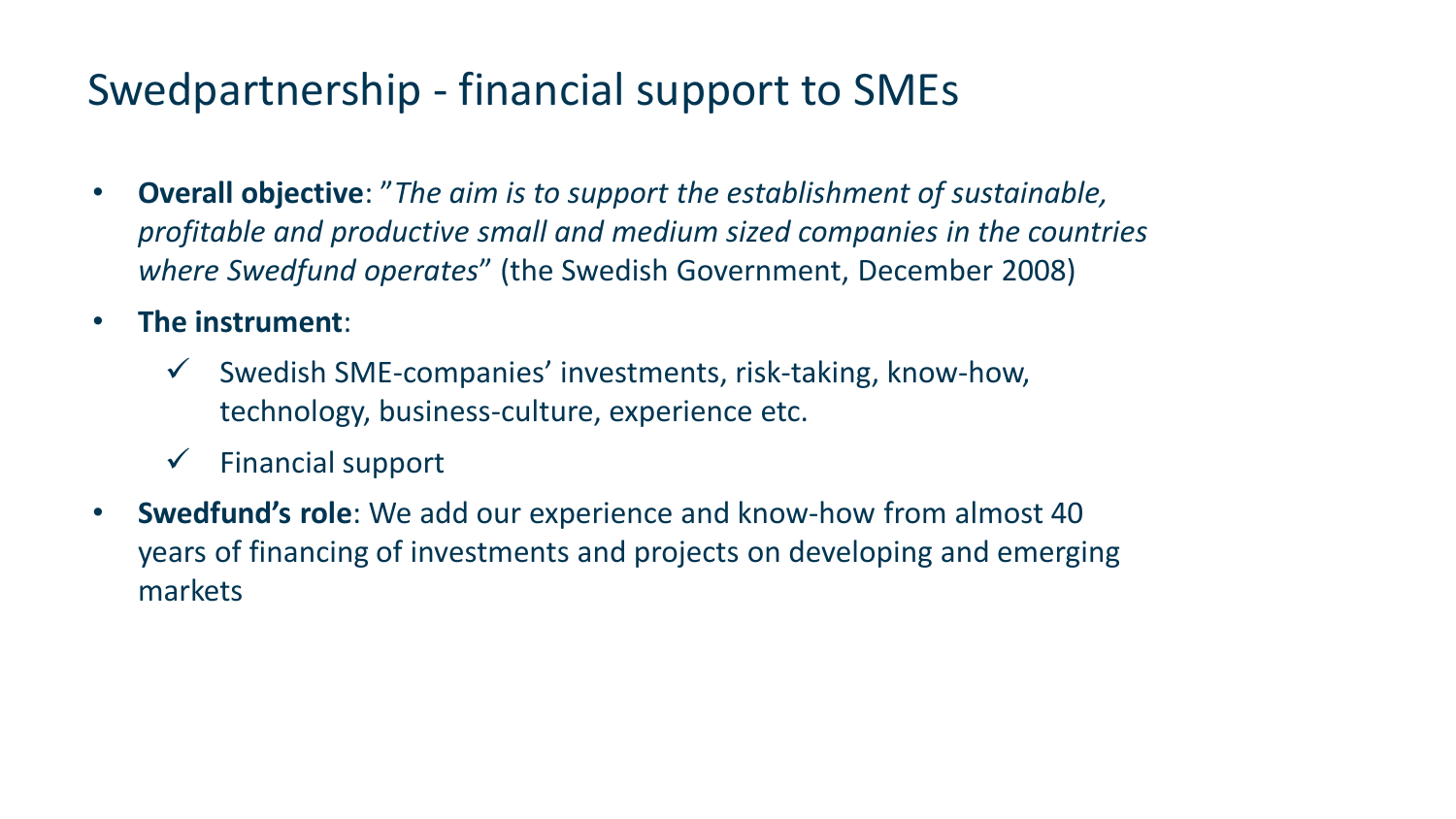# Financial support for investments in Bangladesh

- **Swedish SME-companies** establishing their business on an emerging market [Swedish limited liability company with a sound financial position and fewer than 250 employees], **with**
- **a local partner** [… a private limited liability company in Bangladesh]
	- $\checkmark$  A subsidiary of the Swedish Co. or a joint-venture company
	- $\checkmark$  A local distributor or a local supplier/ producer
- **The project, supported activities**:



(1) Transfer of know-how […for training regarding the products/services, exchange of experience and know-how, Code of conduct etc.]

(2) Investments in Machinery and Equipment […to add capacity and resources]

- **The financing!**
	- $\checkmark$  Max SEK 2,0 million (EUR 200 000) for one project, not more than 40% av the project cost
	- $\checkmark$  The Loan is converted into a grant when the project has been completed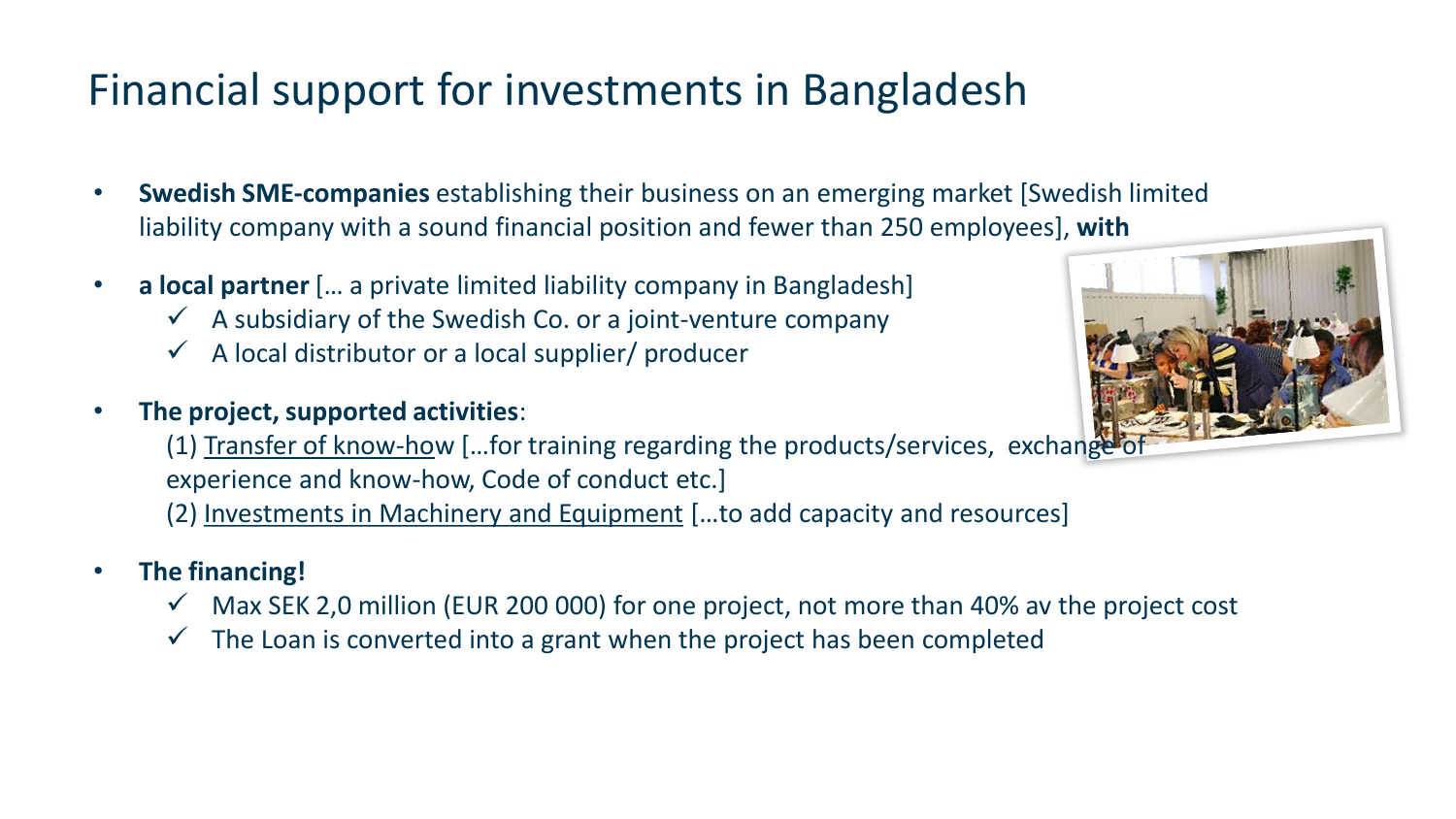### In total more than 220 approved projects, so far a majority in Asia

#### **Bangladesh, e.g.**

- Viola Vitalis AB**, Stockholm,** "*Products for prevention and treatment of arsenicosis*"
- Böle Garveri AB, **Piteå**, "*Leather production based on ecological tanning"*
- Rudholm & Haak AB, **Uddevalla**, "*Production and sales of garment accessories*"
- Widespace AB, **Stockholm**, "*Establishment of a software development center in Dhaka*"

#### **India about 30 projects, e.g.**

Antiphon, Bactiguard, Lamiflex, Steelwrist, Bokoredo, Solvina, Metrum Sweden, Waystream, Qualisys, ScandiDos, Cavidi, Strusoft, Unipower, Håkanssons Sågblad, Sittab Stol, Care of Sweden, Partex Marking Systems etc.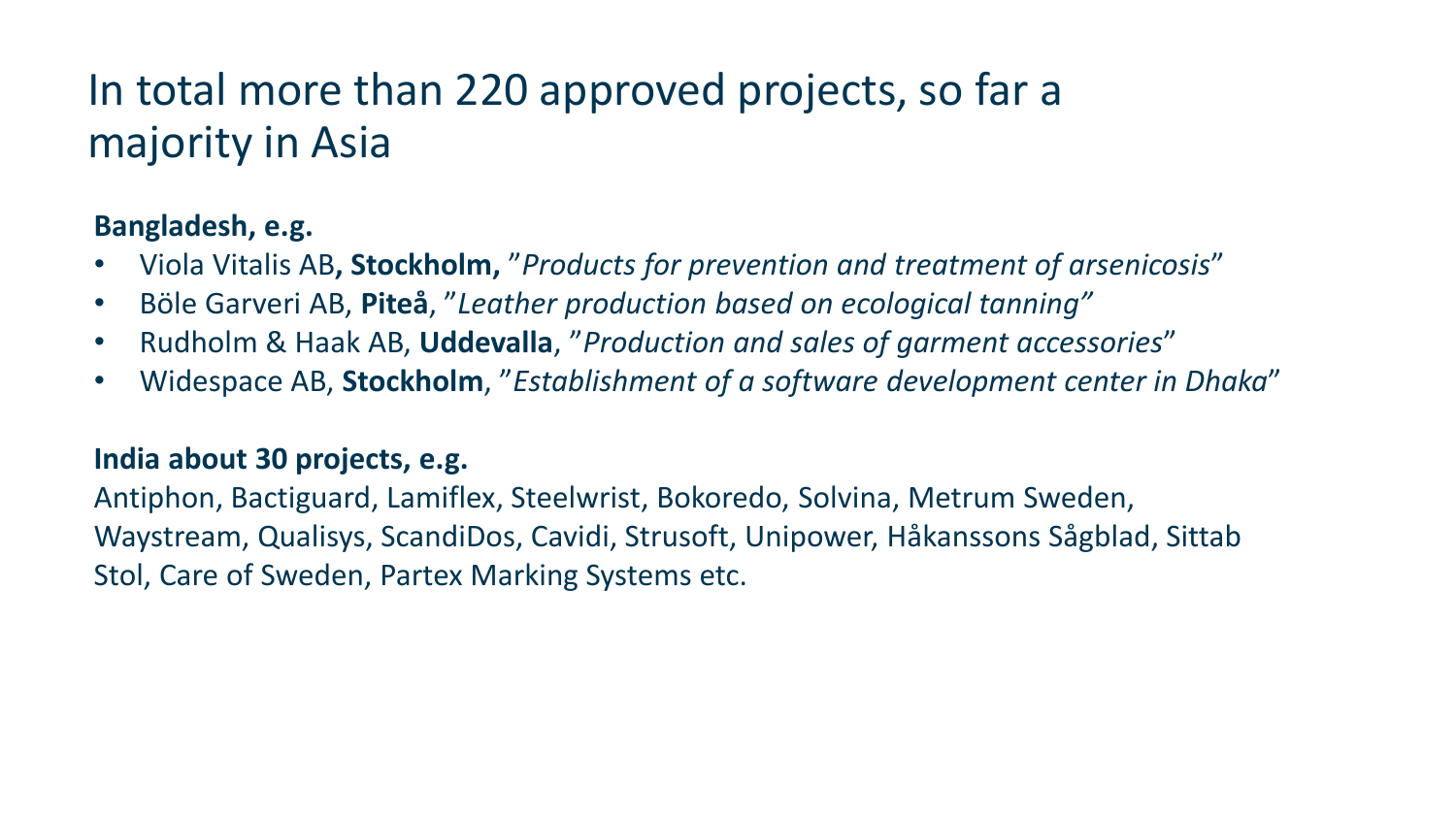## The value of the financial support for the Swedish SME-company…

- **Access to financing** at a low cost , that facilitates
- **A faster start-up of the project** and the investment (from decision to action),
- **More time on the ground** with the local partner to exchange know-how and experience and to identify and deal with cultural differences
- **The financial support is complementary** to services and products that other companies and organizations provide
- In summary, **the financial support reduces the overall risk** of the project and increases the probability of a successful and long-term partnership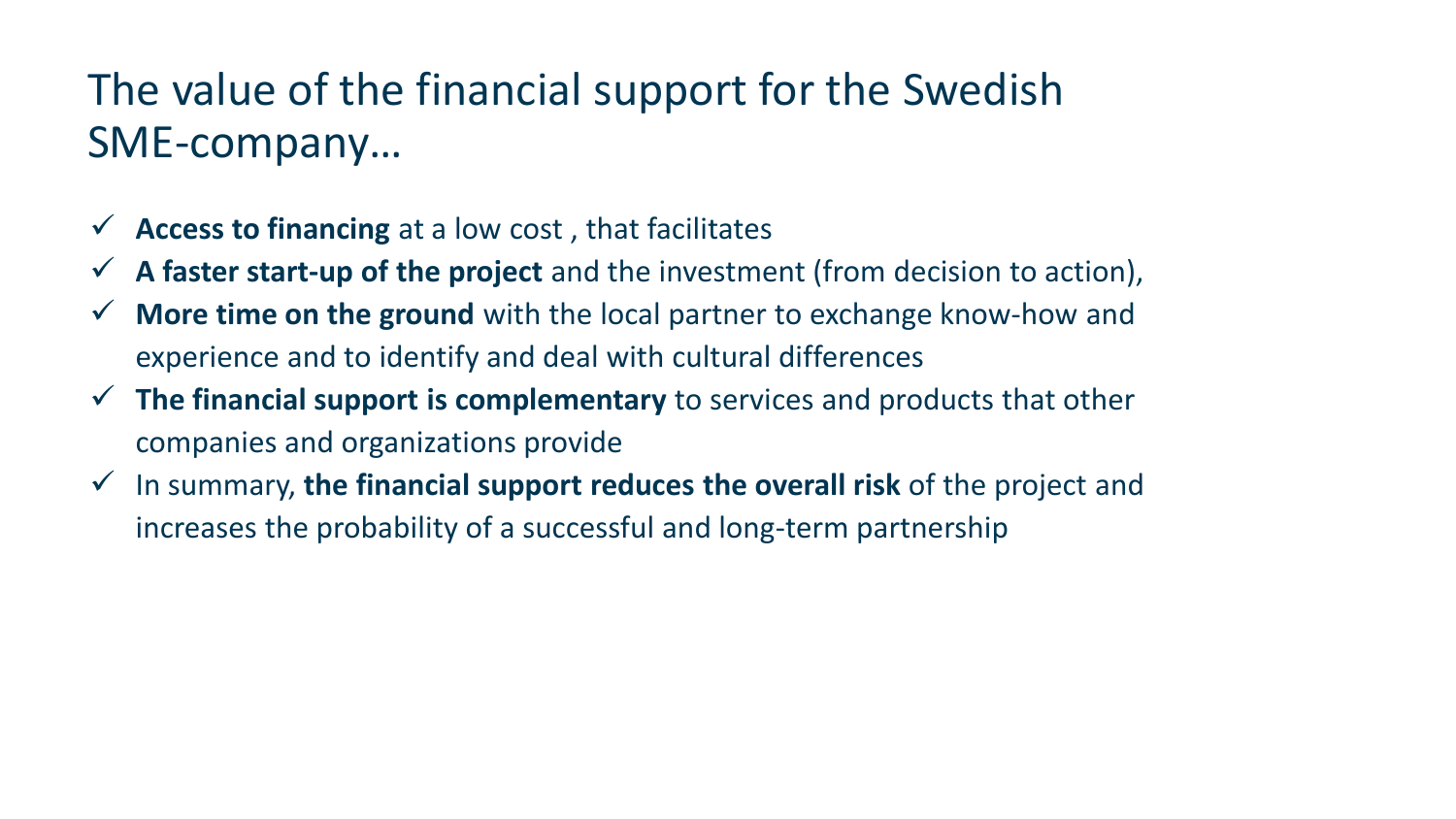#### Swedfund – what we do!

- Swedfund manages Swedpartnership (the financial support)
- We evaluate all business- and project plans
- Strong focus on sustainability and commercial viability
- We visit all Swedish companies at their premises in Sweden
- We visit all local companies when the project has been completed
- How we measures sucess!
	- $\checkmark$  Impact on society
	- $\checkmark$  Sustainability
	- $\checkmark$  Financial viability